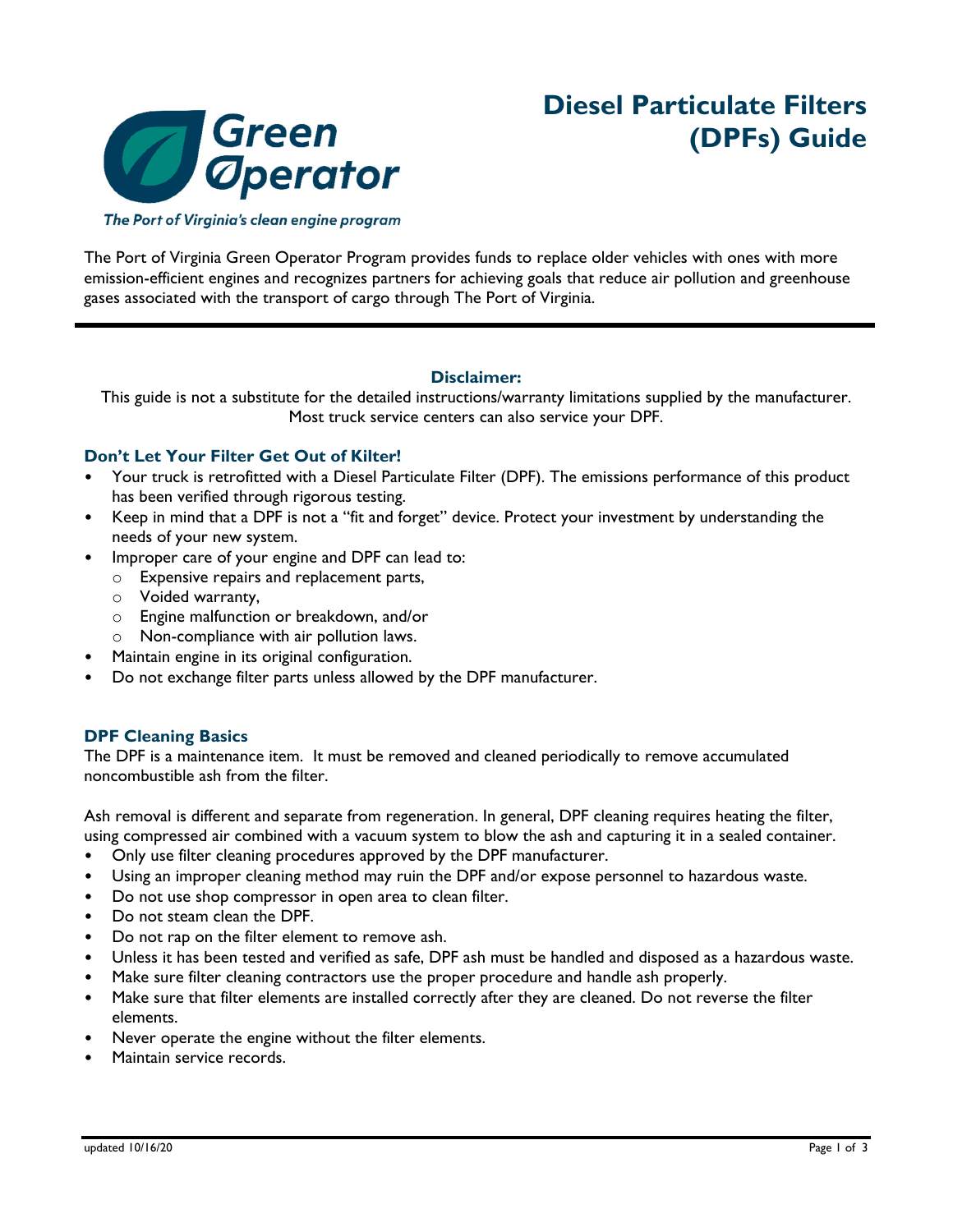

#### **Understanding Your DPF's Regeneration System**

The DPF collects soot from the engine exhaust. This must eventually be removed to keep the filter from clogging. The process of burning the soot in the filter is called regeneration. High temperatures for a specified amount of time are required for the DPF to be regenerated properly. Your truck is equipped with a passive or active regeneration system.

**Passive regeneration:** In this system, the engine exhaust temperature gets hot enough to trigger regeneration during vehicle operation.

**Active regeneration:** This system requires an outside source of heat energy, such as diesel fuel or electricity, to burn-off accumulated soot. This process may or may not require action by the driver. Some DPFs, for example, automatically dose and ignite diesel fuel in the filter for regeneration. DPFs equipped with electrical plugs use heaters that are required to be plugged into an electrical outlet for a regeneration and this is typically done overnight.

- Make sure that actively regenerated DPFs are given the required regeneration time, so the soot can be completely removed from the filter before the vehicle is driven again.
- Actively regenerated DPFs should not be parked near flammable materials when the regeneration takes place. The DPF gets very hot and could cause combustibles to catch on fire.

#### **Vehicle Maintenance is Critical**

Top notch vehicle engine maintenance is required. Loss of lube oil control or over-fueling can damage or destroy your DPF leading to expensive repairs. A DPF captures soot from the engine and can mask engine problems that were formerly detectable by observing exhaust smoke characteristics. Be proactive. Reducing soot from your engine reduces filter plugging and cleaning.

**Fuel injectors**: Repair and replace at intervals required by the engine manufacturer's maintenance schedule. Worn fuel injectors can lead to excessive fueling and more soot generation and accumulation in the filter. Fix worn hydraulic injectors to stop lube oil leaks into the fuel.

**Air filters:** Replace at intervals required by the engine manufacturer. Dirty air filters reduce air flow to the engine leading to more soot generation.

**Turbocharger:** Check turbocharger for proper operation and excessive wear. Turbochargers that do not produce sufficient air or have leaking seals lead to more soot or the presence of lube oil in the exhaust.

**Fuel filter:** Replace at prescribed intervals. Look for the presence of lube oil in the fuel filter during regularly scheduled maintenance. A blackening of the filter may indicate that oil from the crank case is mixing with the fuel due to a leaky injector.

**Fuel:** Periodically inspect fuel in the on-board fuel tank for signs of lube oil contamination (black in color). Inspection should be done prior to refueling. A blackening of the fuel may indicate mixing of crankcase oil with the fuel.

**Coolant:** Monitor coolant consumption. Keep a log of the coolant added to the engine. Coolant leakage can poison the DPF catalyst and/or cause filter plugging.

**Lube oil:** Change the lube oil at mileage intervals indicated by the engine manufacturer. Track usage.